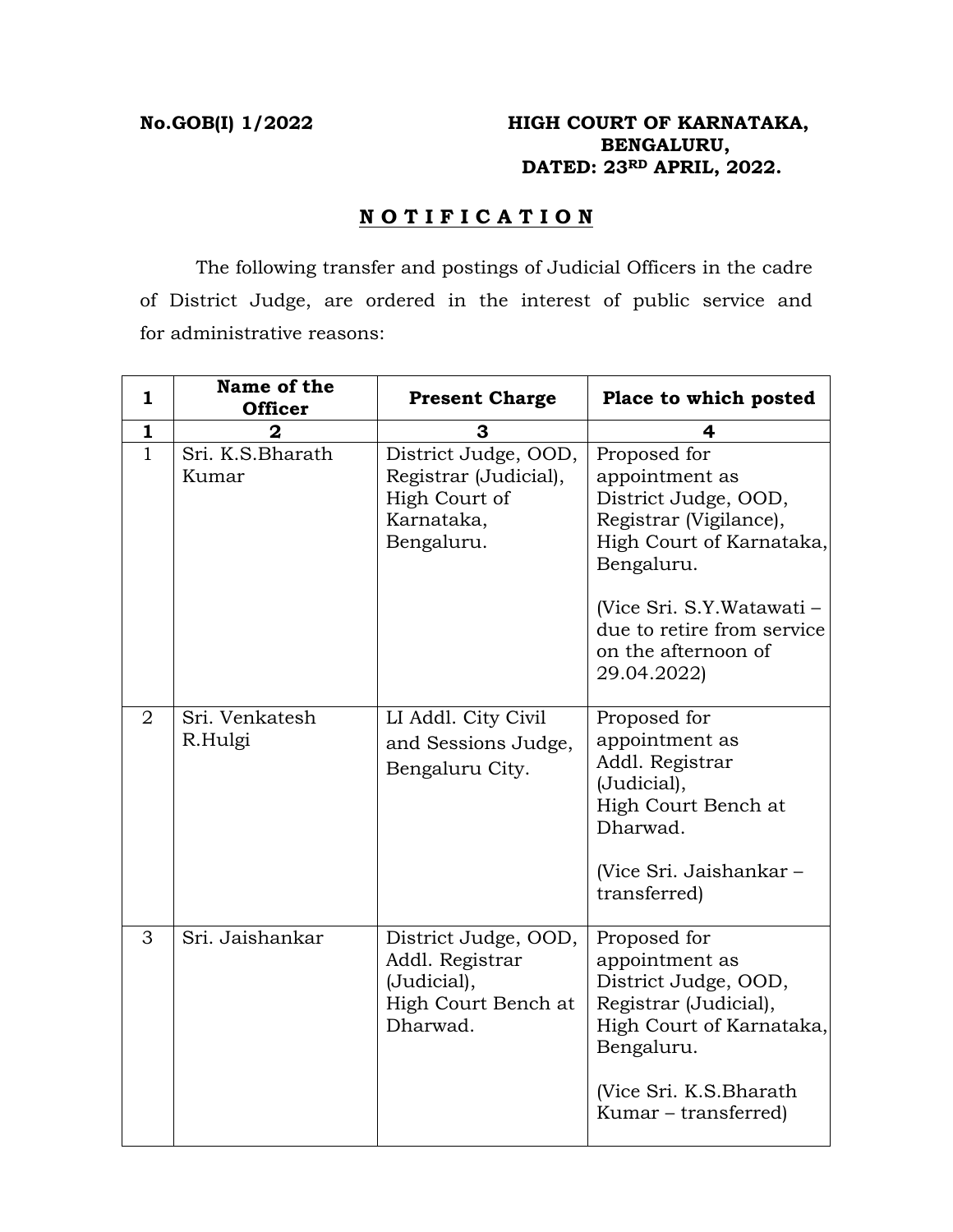|   | 2              | З                  |                        |
|---|----------------|--------------------|------------------------|
| 4 | Sri. Dayananda | Addl. District and | Proposed for           |
|   | V.H.           | Sessions Judge-    | appointment as         |
|   |                | FTSC-I,            | District Judge, OOD,   |
|   |                | Shivamogga.        | Addl. Registrar        |
|   |                |                    | (Judicial),            |
|   |                |                    | High Court Bench at    |
|   |                |                    | Kalaburagi.            |
|   |                |                    | (Vice Sri. Srinivasa   |
|   |                |                    | Suvarna – transferred  |
|   |                |                    | vide this office       |
|   |                |                    | notification No.GOB(I) |
|   |                |                    | $4(1)/2022$ dated      |
|   |                |                    | 23.4.2022)             |

### BY ORDER OF THE HIGH COURT,

# **Sd/-**  (T.G.SHIVASHANKARE GOWDA) REGISTRAR GENERAL

To,

 The Compiler, Karnataka Gazette, Bengaluru, for favour of publication in the next issue of Gazette in Part-II, Section 2, through the Nodal Officer (e-Gazette), High Court of Karnataka, Bengaluru.

#### **Copy forwarded for information and necessary action to:-**

- 1 The Prl. City Civil and Sessions Judge, Bengaluru City, the Chief Judge, Court of Small Causes, Bengaluru, the Prl. Judge, Family Court, Bengaluru and all the Prl. District and Sessions Judges in the State.
- 2 The Officer at Sl.No.1, Sri. K.S.Bharath Kumar, with a direction to get himself relieved from the present charge of his post and then proceed to take charge of his new post on the afternoon of 29.04.2022 from Sri.S.Y.Watawati, who is due to retire from service on the afternoon of 29.04.2022 (being 30.04.2022 is declared as Vacation Holiday for High Court of Karnataka) and Sri.S.Y.Watawati, to handover the charge of his present post to Sri.K.S.Bharath Kumar.
- 3 The Officer at Sl.No.2, Sri. Venkatesh R.Hulgi, with a direction to get himself relieved from the present charge of his post and then proceed to take charge of his new post after the date of relieving of Sri. Jaishankar.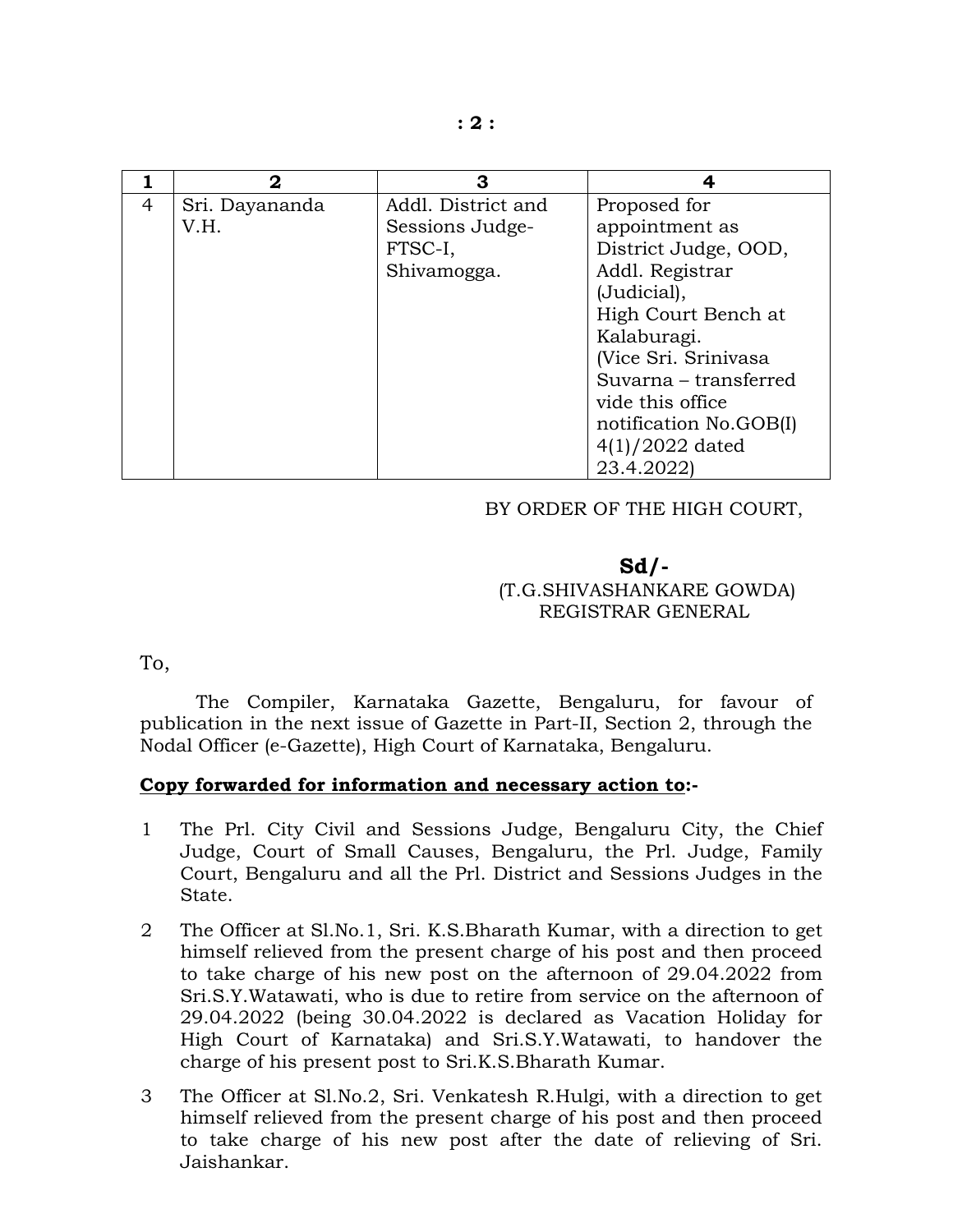- 4 The Officer at Sl.No.3, Sri. Jaishankar, with a direction to get himself relieved from the present charge of his post and then proceed to take charge of his new post on the afternoon of 29.04.2022 from Sri.K.S.Bharath Kumar and Sri.K.S.Bharath Kumar, to handover the charge of his present post to Sri.Jaishankar.
- 5 The Officer at Sl.No.4, Sri. Dayananda V.H., with a direction to get himself relieved from the present charge of his post and then proceed to take charge of his new post after the date of relieving of Sri. Srinivasa Suvarna.
- 6 The Accountant General in Karnataka, Bengaluru.
- 7 The A.R (S.S)-cum-P.S. to Hon'ble the Chief Justice.
- 8 All the Private Secretaries to the Hon'ble Judges.
- 9 The Registrar General/ Registrar (Vigilance)/ Registrar (Statistics and Review)/ Registrar (Judicial)/Registrar (Recruitment)/Registrar Registrar (Judicial)/ Registrar (Recruitment)/ Registrar (Administration)/Registrar (Protocol and Hospitality)/Registrar (Infrastructure and Maintenance)/Registrar (Computers) and Secretary to Hon'ble the Chief Justice.
- 10 The Additional Registrar General, Dharwad and Kalaburagi Benches.
- 11 The Central Project Co-ordinator of this office, with a direction to webhost the same in the official website of the High Court of Karnataka.
- 12 The Director, Karnataka Judicial Academy, Bengaluru.
- 13 The Director, Arbitration Centre Karnataka (Domestic and International), III Floor, Khanija Bhavan, Race Course Road, Bengaluru.
- 14 The Director, Bangalore Mediation Centre, Nyaya Degula, H.Siddaiah Road, Bengaluru.
- 15 The Member Secretary, Karnataka State Legal Services Authority, Nyaya Degula, Bengaluru.
- 16 The Member Secretary, High Court Legal Services Committee, High Court Building, Bengaluru.
- 17 The Chief Secretary to Government of Karnataka, Vidhana Soudha, Bengaluru.
- 18 The Prl. Secretary to Government of Karnataka, Law Department, Vidhana Soudha, Bengaluru.
- 19 The Prl. Secretary to Government of Karnataka, DPAR, Vidhana Soudha, Bengaluru.